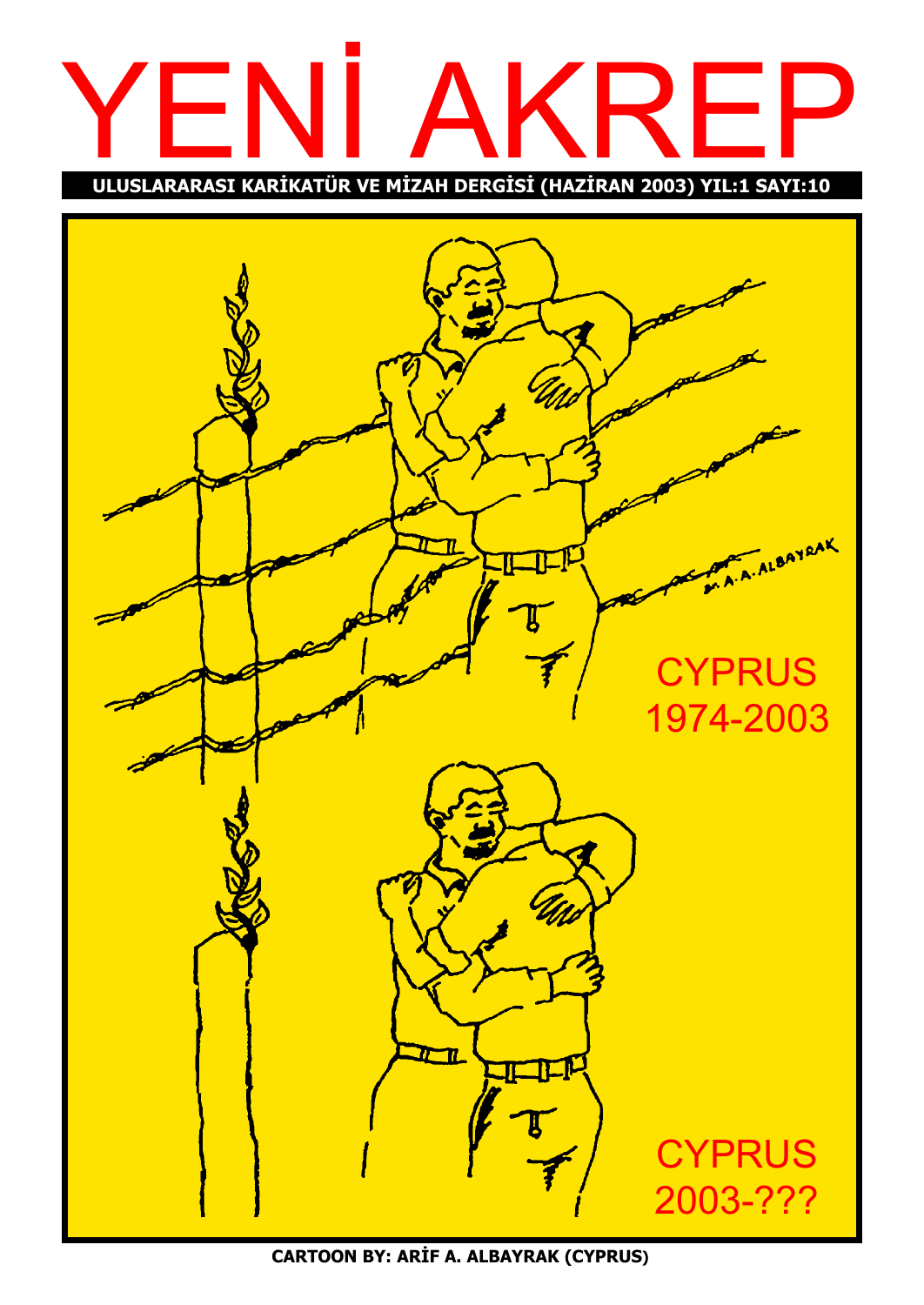(YENİ AKREP) SAYFA-PEAGE:2 YIL-YEAR:1 (JUNE-HAZİRAN 2003) SAYI-ISSUE:10



On Monday, the 27th of January 2003, the 25th cartoon exhibition has been opened in Cartoon Gallery Càfe "Kino" in Osijek. It represents the work of German cartoonist Steffen Jahsnowski. Here's his CV written by himself:

#### STEFFEN JAHSNOWSKI:

1952-Sucker, 1960-Scholar, 1969- Apprentice (Electronics), 1970-Device washer, 197-Packer, 1972-Sailor, 1974-Helper, 1975-Art student, 1976-Drawer (Newspapers),1984-Drawer (Magazines), 1985-Drawer (Publishing House), 1987- Drawer (Do-it-yourself magazine), 1989- Cartoonist (TV show for kids), 1990-Stage decorator (Children TV), 1991-Drawer (Soccer Magazine), 1993-Drawer (Sport column in newspapers), since 1995- Drawer/Cartoonist/Photograph/Reporter. The opening of the exhibition, in the musical part, was embellished by PRIKA. The exhibition was opened by Mr. Marko Bagaric, B.Sc., chief executive of "Cesting".

Excerption from the speech of Mr. Marko Bagaric: "I would like to thank our humble cartoonist Tomislav Dusanic on his persistence that helped him to realize one project each month. This is not just a small talk, because a cartoon exhibition like this, with such a choice of cartoons, is unique in the world and means promotion of Croatia in the best possible way. Especially in these days when there's not much positive coming from our country into the world.

And informations about these cartoons you can easily find on web pages, because each and every guest cartoonist records his or her exhibition in Osijek as an important event in his or her CV.

Tomislav Dusanic does it all by himself; how he gets the needed money, how he makes catalogs for the exhibitions, how he communicates with the artists and how he pays for all this - we can only take a wild guess, because until now, save some rare and precious sponsors, no-one had helped him. By this I mean those institutions in our city and county who should be responsible for financing of cultural events. I hope that in the nearest future some of them will still recognize the aim and significance of Dusanic's work and help him. Because he deserves it more than anything.

I didn't say anything about Steffen Jahsnowski, and I think it won't be necessary anyway. He speaks through his cartoons with a language completely unambiguous to all of us. congratulate to Mr. Tomislav Dusanic on today's cartoon exhibition of German cartoonist Steffen Jahsnowski, which is now opened."

TOMISLAV DUSANIC-TOD

# DÜNYA KARIKATÜR SANATINDA BENZERLIKLER SIMILARITIES IN THE WORLD CARTOON ART

#### **HÜSEYİN ÇAKMAK**

Bu sayfada yayınlayacağımız karikatürler, Dünya Karikatür Sanatı'ndaki benzer karikatürlerden oluşacaktır... Benzer karikatürleri yayınlamamızdaki amaç herhangi bir tartışma ortamı veya suçlama yaratmak amacını taşımamaktadır; sadece ve sadece Dünya Karikatür Sanatı'ndaki benzerlikleri-ilginçlikleri ortaya çıkartmak ve tekrarlanmasını önlemektir...

The cartoons we are going to publish in this page are those examples from the World Cartoon Art which are similar to each other... By doing this, we do not have any aim of creating an atmosphere of discussion or accusing anyone... We aim only and only at showing the similarities in the World Cartoon Art and preventing their repeat...



MIHAI IGNAT (ROMANIA) 23. International "Umoristi a Marostica" Cartoon Contest Album, 1991-Italia



GRZEGORZ SZUMOWSKI (POLAND) (Second Prize) 8. International "Simavi" Cartoon Competition Album, 1990-Turkey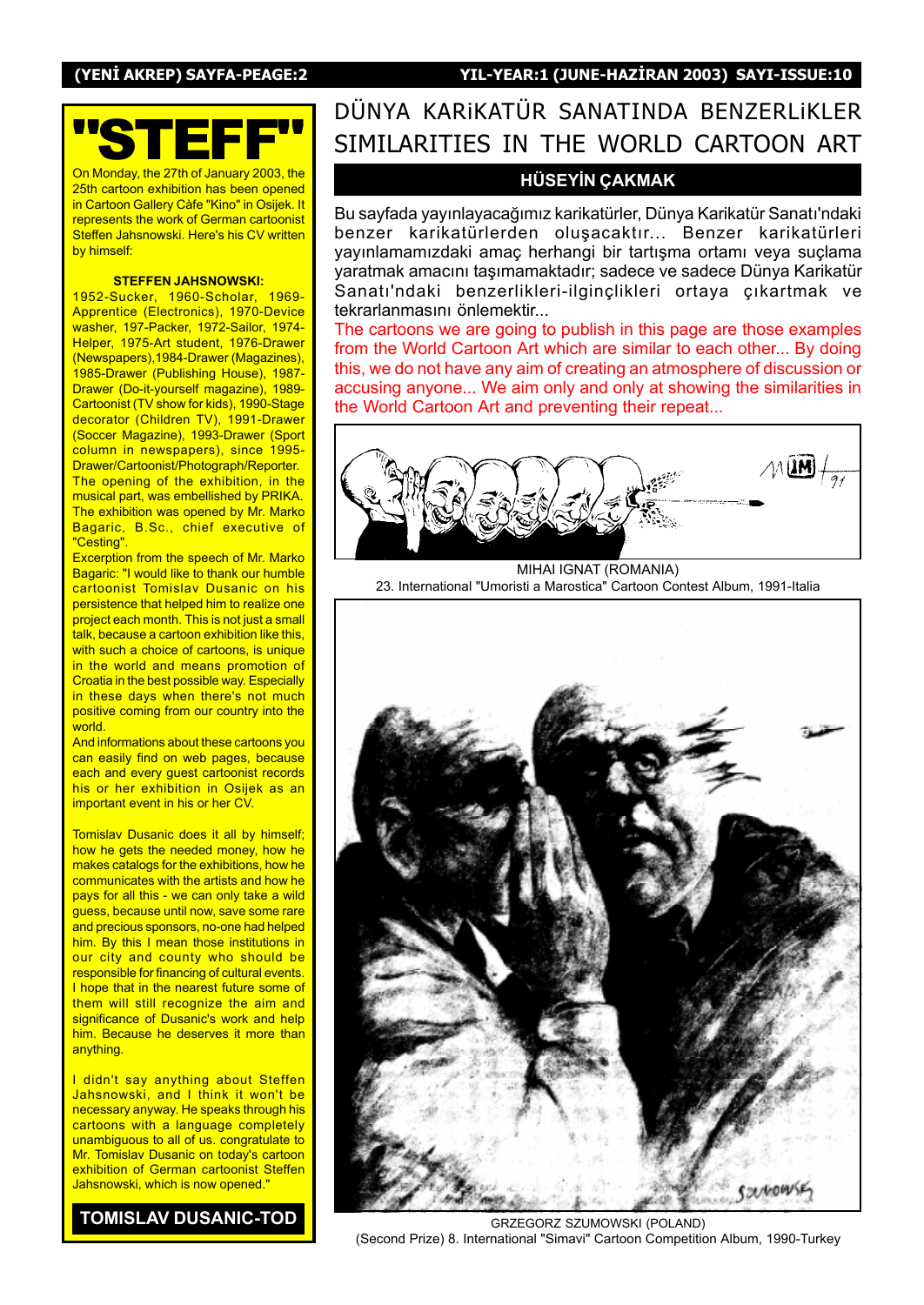(YENİ AKREP) SAYFA-PEAGE:3 YIL-YEAR:1 (JUNE-HAZİRAN 2003) SAYI-ISSUE:10

# A Book About Comic Strips

#### **ÜSTÜN ALSAC**

Comic strip is a contemporary art. Although it is possible to trace some of its pioneers from a far past onwards, its development starts in the 19th century and it takes its contemporary form at the beginning of the 20th century. Comic strip uses newspapers and magazines as a medium, but it also makes use of independent periodicals and books. This is why its development was more or less dependent on the development of printing press techniques. Many researchers accept it as the 8th art, after cinema has been called as the 7th.

Comic strip means composing a story by integrating written word with hand-drawn drawings in such a manner that they form an inseparable unity. From its beginnings onwards this art form has been in close connection with cartooning. Cartoonists created the very first examples of comic strips; that is why in some languages like English names such as "comics" or "funnies" were given to them, indicating their humorous side.

The connection between comic strips and cartooning is still going on. Contemporary cartoons are under the influence of comic strips and make use of its techniques. Band cartoons that consist of a series of panels, integrating of the spoken word into the drawing through speech balloons, making use of sound effects are some of them. Although comic strips did not restrict themselves to only humorous stories in the course of their development, they still attract the attention of cartoonists because they use drawings.

In spite of the fact that they were very popular, comic strips were not taken seriously for a long time. Their creators were unnoticed; their works were not studied. There has been even some who asked them to be abolished. Today this is not valid anymore. Prominent publishing houses publish them, comic strips are printed on better paper, and there are even new printings of older examples for collection holders. Further more, comic strips have become a subject of study; there are books and articles about their creators, about their historical development, about their contents, about the techniques they apply.

The book we want to review is such a study. It is called Çizgili Hayat Kılavuzu (A guide about the drawn life) and has been compiled by Levent Cantek. Levent Cantek is not unknown to the circles that are interested in comic strips in Turkey. He is an important researcher with a considerable experience in the field. Besides his articles published about comic strips, he has also a book called Türkiye'de Çizgi Roman (Comic strips in

Turkey). With some other contributions to this book he has also written the foreword of it.

Some 40 authors made contributions of about 70 articles to this book. It starts with an essay, written again by Levent Cantek, called "Türkiye'de Çizgi Romanın Umumi Manzarası" (A general view of comic strips in Turkey). Articles are collected under seven



headings with the titles "Kağıttan cengaverler ve beyaz perde serüvenleri" (Paper warriors and their adventures on the white screen), "Puxa vida", "Frankofonlar" (Those under the French influence), "Süper kahramanlar" (Super heroes), "Korkunun kareleri" (Panels of fear), "Bizim mahallenin çocukları" (Our backyard boys), "Uzaktaki güneş" (Far away sun).

The heading called "Vesaire" (Et cetera) is the last one and it contains two articles about the general aspects of comic strips. This is followed by an extensive bibliography under the title of "Türkçe'de yayımlanan çizgi roman yazıları kaynakçası" (Writings published about comic strips in Turkish). The section with the title "Yazarlar hakkında" (About the authors) give short information about the contributors and the book ends with "Dizin", that is, an index.

This book is the most comprehensive study about comic strips in Turkish language. Before it there was the periodical SANATDÜNYAMIZ (Our world of art), a threemonthly periodical of Yapı Kredi Publications, has dedicated a whole issue to comic strips. It contained 31 articles. Çizgili Hayat Kılavuzu means an enrichment of this. The authors are dealing with comic strip heroes, magazines and types; they are delivering analytical studies and tell what they think of them.

Comic strips are not only for children or youngsters to consume and forget, as it is commonly assumed. There are many grownup followers of them, some of them being fans. There are even special comic strips for an elder readership. Nowadays it is not a shameful act to buy and read comic strips. Many young artists use it as a medium to express themselves; some even use it as a tool of revolt. A large and silent group of younger people follows and praises them.

Because of this theoretical studies about comic strips are of importance. To trace various characteristics of this art, to study its historical development and expression techniques can make it possible to understand and interpret its influence. This book actually does this.

The book was published by one of the wellknown publishing houses in Turkey, namely by İletişim Yayınları. This publishing house has also published two other books on the same subject, one of them is Türkiye'de karikatür, çizgi roman ve çizgi filim (Cartooning, comic strips and animated film in Turkey) and the other is Türkiye'de Çizgi Roman (Comic strips in Turkey). That a serious publishing house takes this subject in its program is another proof of the establishment of comic strips as an art. It also shows that not only the number of authors but also the number of readers of this subject has increased.

In short, Levent Cantek and İletişim Publishing House have realized a successful publication. It is a good reference book, which should be kept under the hands of anybody who is interested generally in cartooning and especially in comic strips. We want to congratulate them and propose it to the readers of Yeni Akrep.

Levent Cantek (derleyen), Çizgili Hayat Kılavuzu - Kahramanlar, Dergiler ve Türler (A guide about the drawn life - Heroes, magazines and types), İletişim Yay nlar 816, Araştırma-İnceleme Dizisi 102, İstanbul, 2002, 503 sayfa, 16 x 23 cm

#### Other publications about comic strips in Turkey:

Üstün Alsaç, Türkiye'de karikatür, çizgi roman ve çizgi filim (Cartooning, comic strips and animated film in Turkey), İletişim Yayınları Cep Üniversitesi Dizisi 144, İstanbul, 1994

Levent Cantek, Türkiye'de Çizgi Roman (Comic strips in Turkey), İletişim Yay nlar 371, Ara tırma-İnceleme Dizisi 58, İstanbul, 1995

SANATDÜNYAMIZ, Üç aylık kültür dergisi, sayı 64, Yapı Kredi Yayınları, İstanbul, 1997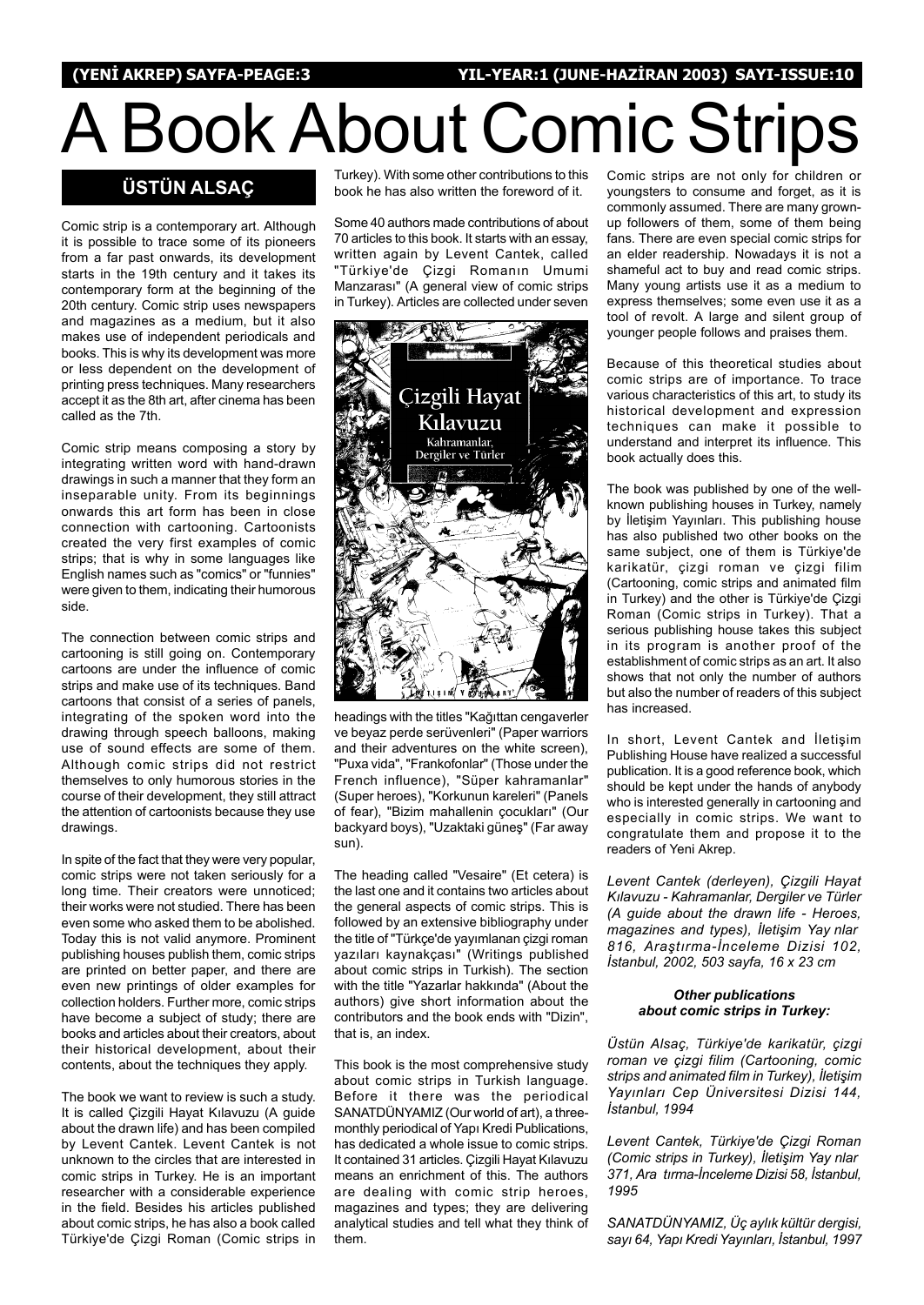# A PORTRAIT FROM CONTEMPORARY CARTOON ART RASOANAIVO WILLIAM (MADAGASCAR)

#### **İZEL ROZENTAL**

#### -What made you decide to become a cartoonist and where did you get your first working experience?

-I didn't really think of becoming a cartoonist until I saw, by chance, an advertisement in a local paper about a newspaper searching for a cartoonist. I submitted my application and then went for a test. Eventually I was selected and from then on I decided to settle and to become a professional cartoonist. This newspaper is called "Midi Madagasikara" and it is the paper I work for up to know.

#### -How would you define your cartoon?

-Some people find my cartoon subtle but then straight. Also they say it's sarcastic and very inscisive. I agree with them. I don't like to reveal things in a too obvious way. That takes away all the sarcasm in them. Therefore I prefer the cartoon to be a bit complicated but once the reader gets

AFRICAN GROWTH & OPPORTUNITY ACT. (AGOA)



all the codes to understand it then it becomes so straight. Then it provides such kind of satisfaction as if one have discovered a treasure.

#### -Worldwide, how would you describe the function of a political cartoonist?

-I think, worldwide, a political cartoonist is there to touch the mind and the heart of his readers concerning such or such subject (of political issues most of the time so), by emphasising on a particular aspect of this subject. He reveals or reminds his readers of things. Drawings ca n be very powerful, catch attention easily and are hard to forget. The ultimate goal is to get



# AUTOBIOGRAPHY

My name is Rasoanaivo William and I was born in 1975 in Antananarivo, Madagascar.

Therefore I am 28 now. I got this nickname of Popov as I was yet a baby because they say I looked like a Russian baby. Overtime it became Pov. I grew up in Antan anarivo and finished high school in 1992.

I always liked drawing and was somehow good at it. During the crisis our country went through in 1991, I started to draw some cartoons which weren't for any publication but just for fun. However, a cartoonist for a big paper back then made a remake of two of my cartoons with my permission.

I enrolled the University of Antananarivo in 1993 to study natural sciences.

In 1995, an uncle started a pretty small newspaper and asked me to do cartoons in it. It wasn't a daily paper and treated more the social life of rural people. In fact, it was much more for the rural. But I drew there mostly for the fun.

Then, in 1997, I came across this advertisement about a daily newspaper searching for its cartoonist. I submitted and went through a selection test. Eventually I was selected and became part of the paper. As I discovered the world of journalism, I felt I wanted to seriously go for it. Therefore I

forsook my natural sciences studies and definitely settled in the world of cartoons and journalism...up to now.

the reader act and make a difference.

#### -How would you describe your attitude to politics and politicians? Do you actually believe in politicians in your country?

-I am very reticent and don't have good feelings towards politics and politicians, especially those in Madagascar. Because politic is at the base of any form of government, it is always abused by politicians. I don't trust politicians in Madagascar, except for a very few individuals who honestly search to improve things. Most of the cases, politicians here, just like in many other countries, are corrupted. They only want to improve their personal welfare than people's and politic becomes a job or a business wherewith one can get rich easily.

#### -Compared to a reporter and editorialist, how is a political cartoonist recognized in Madagascar?

-Some few weeks ago, there was a countrywide meeting where journalists and other responsible involved in communication discussed about the code of communication. It deals about legislation, rights and whatever stuffs related to the journalist's work such as privileges and salary. Not one of the more than 300 articles in the code refers to cartoonists. However, readers appreciate cartoonists, sometimes more than they do for editorialists and reporters.



-Is it possible to make living in Madagascar by depending solely on drawing cartoons?

-Generally, it is not evident to make a living out of solely drawing cartoons in Madagascar. At least one has to do other drawing stuff jobs such as working for advertisement company or doing illustrations here and there. I can say I am a lucky guy because I have the statute of a journalist and I get paid monthly like any other "regular" employee. But there aren't many like me. Most of cartoonists get paid per cartoon and commands aren't regular which makes their situation very instable.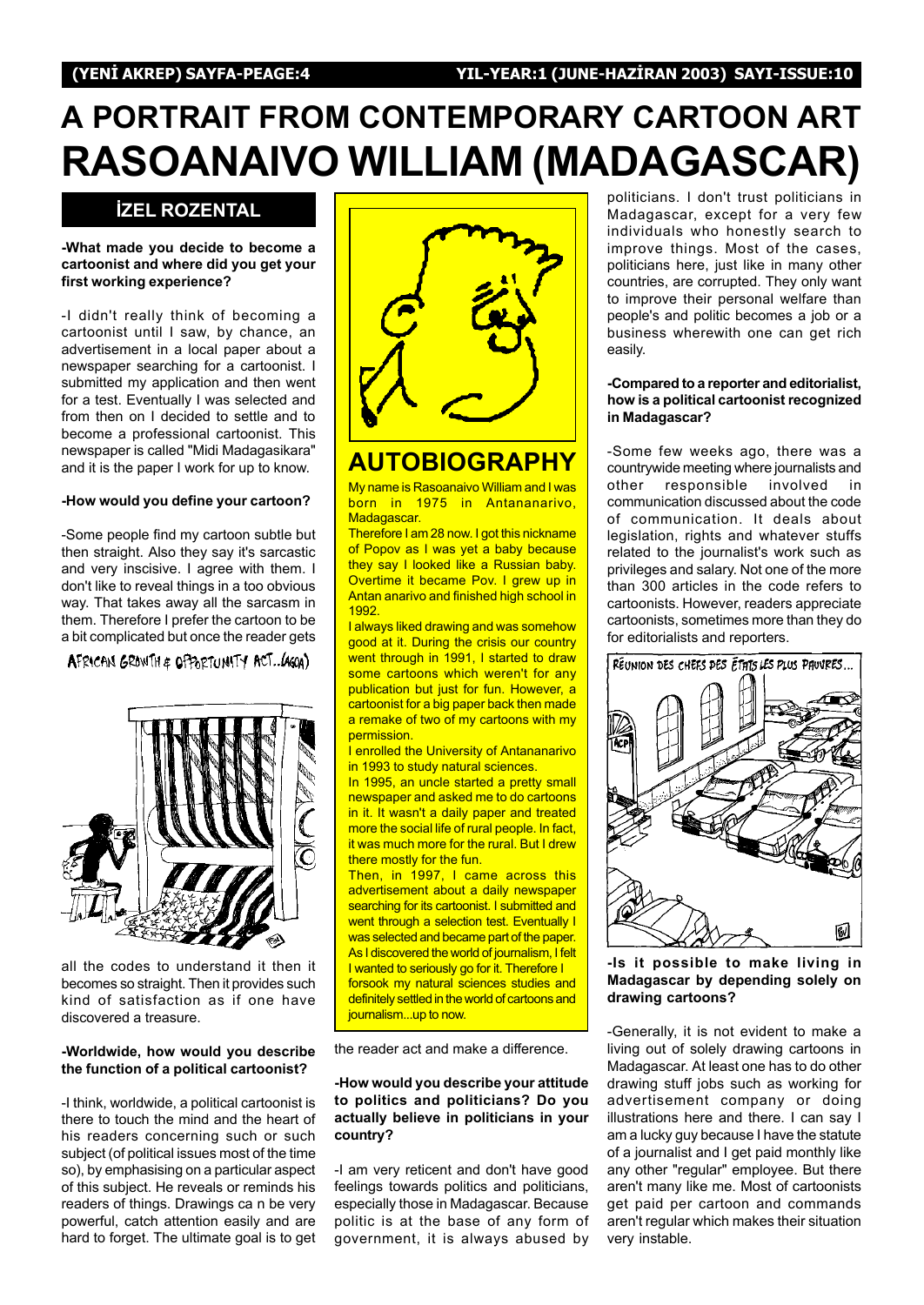#### HABERLER-HABERLER-HABERLER-HABERLER-HABERLER ERDOĞAN BASOL "FREE CARTOONS WEB" 2003 FECO CONFERENCE ST. JUST LE-MARTEL TAN ORAL'DAN KUYRUKLU BİR KİTAP!... (Türkiye) Türkiye'nin tanınmış karikatür

sanatçılarından Tan Oral, "Bu Kitabın Kuyruğu Var" isimli bir kitap yayınladı... Anılarındaki dost hayvanların hikayelerini anlatan Tan Oral, kitapta yer alan hikayelerinde kimi zaman bir Esekle, kimi zaman bir Köpekle yada bir Pireyle hayvansever olarak ilişkilerini aktarıyor... Insan kardesleri ve sevgilileri kadar hayvan dostlarının da yaşamını hep doldurduğunu ifade eden Tan Oral, kitabı vazmasının sebebini, havasını, suyunu, acısını ve tadını hayvanlarla paylaşan biri olarak kalem borcu diye nitelendiriyor... "Bu Kitabın Kuyruğu Var" tüm kitapseverlerin ilgisini çekebilecek nitelikte... İsteme adresi: "Yazı Görüntü Ses Yayınları" ve tüm büyük kitapçılarda...

#### <u>"TAHKİR VE TEZYİF"</u> **SUCU İSLEDİKLERİ İDDİASIYLA SİNOPLU** KARİKATÜRCÜLERİN YARGILANMASI ALELEN DEVAM EDİYOR...

(Türkiye) 5-9 Haziran 2001 tarihleri arasında Sinop'un "Boyabat Halk Kütüphanesi"nde açtıkları karikatür sergisinde karikatürlerine el konulan ve gözaltında tutulan karikatür sanatçıları Seyit Saatçi ile Aşkın Ayrancıoğlu'nun 3 yıl hapis istemiyle yargılanmalarına devam edildi...

"Boyabat Asliye Ceza Mahkemesi"nde 22 Mayıs 2003 Perşembe günü yapılan duruşmada, sanatçıların yargılanan karikatürlerinde "Emniyet Kuvvetlerini Alenen Tahkir ve Tezyif" suçu işleyip islemediklerini saptamak için Ankara Cumhuriyet Başsavcılığı'ndan istenen bilirkişi raporu gelmediğinden gelecek duruşmanın 26 Haziran 2003 tarihinde vapılmasına karar verildi...



#### 3. SAYISI YAYINLANDI...

(Türkiye) Çorum Bahçelievler İlköğretim İlkokulu-Karikatür Okulu tarafından yayınlanan ve ilk-orta-lise öğrencilerinin çalışmalarından oluşan Türkiye'nin en genç kadrolu karikatür ve mizah dergisi "Tebeşir" in 3. sayısı çıktı. Derginin içeriği yine dopdolu. İletişim adresi: Çorum Bahçelievler İlköğretim İlkokulu 19200 Corum-Türkiye...

E-posta: tebesirmizah@yahoo.com

# **SİTESİNDE** 2003 NİSAN AYININ KARİKATÜRCÜSÜ...

(Çin) Çin Halk Cumhuriyeti'nin önde gelen karikatür ve mizah sitelerinden "Free Cartoons Web" sitesi, Türk karikatür sanatçısı Erdoğan Basol'u Nisan ayının karikatürcüsü olarak belirledi... Dünyaca ünlü Çin karikatürcüsü Jiang Lido tarafından yönetilen web sitesi mizah ve karikatür ağırlıklı olup, Çin karikatürü ve karikatürcülerinin yanısıra dünya karikatür sanatını da tanıtmaktadır...

"Free Cartoons Web" sitesinde, Erdoğan Basol'un detaylı özgeçmişi ve 12 adet karikatürü yer almaktadır... Detaylı bilgi: www.fcwfcw.com



#### <u>"VREEMD" MİZAH</u> DERGİSİ'NİN İKİNCİ SAYISI YAYINLANDI...

(Hollanda) "Vreemd" Mizah Dergisi'nin ikinci sayısı yayınlandı... Hollandaca/Türkçe olarak yayınlanan dergi, Hollanda medyası ve kamuoyunda büyük bir ilgi gördü... "Vreemd" Mizah Dergisi'nde Türkiye'deki birçok çizerin eserlerinin yanısıra Hollandalı çizerlerin eserlerine de yer verilmektedir... "Vreemd" Mizah Dergisi'nin daha da geniş kesime iletilmesi için bir web sayfası hazırlığı içerisinde olduğu öğrenildi...

21 Ağustos 2003 tarihinde ise, Avrupa ülkelerinde yaşayan birçok karikatürcünün katılacağı karma bir karikatür sergisi düzenleneceği öğrenildi... Sergide eserleri yer alacak çizerler şunlardır: Oğuz Aral, Turhan Selçuk, Semih Balcıoğlu, Erdoğan Karayel (Almanya), Gürcan Gürsel (Belçika), Ufuk Uyanık (İngiltere), Yakup Karahan (Hollanda), Attila Kanbir (Hollanda), Peter de Wit (Hollanda), Peter Nieuwendijk (Hollanda), Albo Helm Djanko, Herman Jan (Hollanda), Eski Gır-Gır Mizah Dergisi çizerleri, Penguen Mizah Dergisi ve Lombak Mizah Dergisi çizerleri... (Vreemd Mizah Dergisi: www.vreemd.com)

(Feconews Bulletin) FECO is delighted to announce that St.Just-Le-Martel once again will host our Annual Conference. Learning from the first Confer-ence last year, this year's event will take place on the 4th October, which is the Saturday of the second weekend of the St.Just Salon. Holding it on the Saturday (instead of the Friday as last year) will make it more convenient for members who do not want to spend too long away from their studios. Again learning from last year, the Conference will be a three hour afternoon session. This should be adequate time to discuss the issues we need to talk about. Last year's event has helped us de-velop FECO and we hope this year's will be equally, or even more, helpful.

Among the topics for discussion this year we will have proposals for a new membership subscription system, the future of FECONEWS Magazine and the next FECO President. We will review the Roger Penwill contest star-rating system and access to the FECO website.

The St.Just-Le-Martel Salon is always popular and the FECO Conference makes it even more attractive. There will be much demand for places and there is limit to the number that St.Just can accommodate. So you will need to act fast if you wish to attend. FECO members should contact Bernadette Daniel at St.Just-Le-Martel, stating that you wish to attend the Salon and that you will also be attending the FECO Con-ference. Bernadette's email is beedaniel@wanadoo.fr and the Salon address is Salon Interna-tional du Dessin de presse et d'Humour, B.P.5 -87590 St.Just-Le-Martel, France. Please also send a copy of your letter or email to Roger Penwill (roger@penwill.com).

If you have any issues you would like to be discussed at the Confer-ence please send them to Roger Penwill or any member of the FECO Board.

Roger Penwill (FECO President General)

#### "HOMUR" MİZAH DERGİSİ'NİN MAYIS SAYISI YAYINLANDI...

(Türkiye) Homur Mizah Dergisi'nin Mayıs sayısı Türk-İş'e bağlı Hava-İş'in özel sayısı olarak yayınlandı. TBMM'de hazırlanan ve geçtiğimiz haftalarda yasallaşan yeni iş yasasını ağırlıklı olarak gündemine taşıyan Homur Mizah Dergisi'nde "1 Mayıs", "Dünya'nın Bütün Robotları Birleşin", "Irak'taki Son Gelişmeler", "Amerika-Irak llişkileri" konuları mizahi olarak ele alınıyor... Homur Mizah Dergisi; Atay Sözer, Kemal Urgenç, Canol Kocagöz, Dinçer Pilgir, Sevket Cemal, Cabbar'dan oluşan yayın kurulu tarafından hazırlanmaktadır...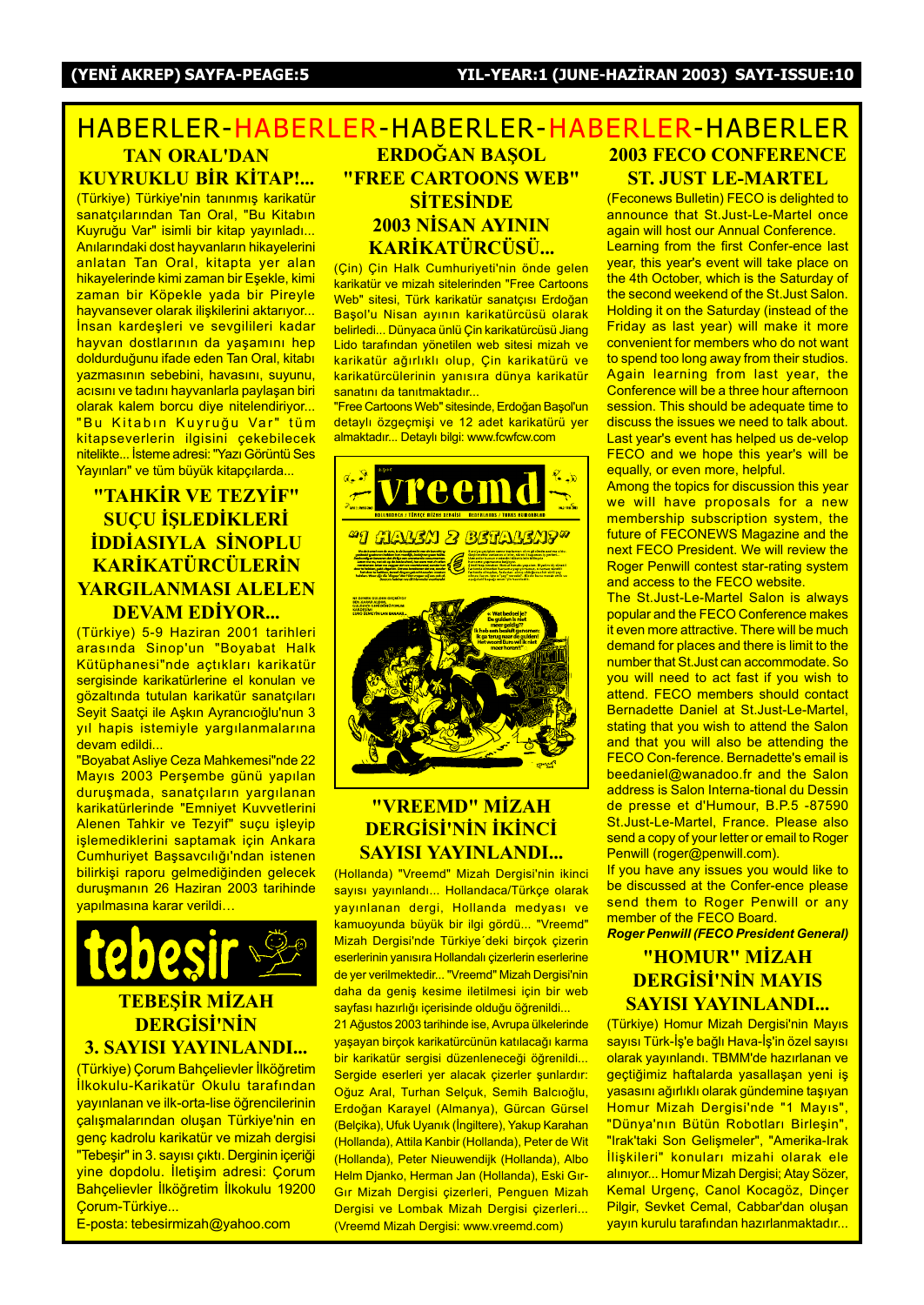#### (YENİ AKREP) SAYFA-PEAGE:6 YIL-YEAR:1 (JUNE-HAZİRAN 2003) SAYI-ISSUE:10

# MFKTUP-I FTTFR



#### Cakmak kardesim,

Yeni Akrep mizah dergisinin tekrar hayata gözlerini açmasını kutlarım... Lütfen beni de abone yap... Ata Atun (Kıbrıs)

#### My dear friend Huseyin Cakmak,

We hope they will all enjoy it. We all enjoy the "New Scorpion". Even though we find the language very difficult, the artwork and cartoons are superb! We have worked hard to try to make the foghorn a good magazine. Your very own "Yeni Akrep" was instrumental in the idea as it forced me to look at what we were doing in FECO-UK and to try to do better. So I owe you my thanks! Very best wishes.

#### Keith Spry (Foghorn Magazine-Editor)

Bugün Akrobat programını yükleyip baktım Yeni Akrep'e... Harika... Ellerine, yüreğine sağlık dostum...

Sönmez Yanardağ (Çorum-Türkiye)

Congratulation! You have an excelent magazine! Best wishes... Horia Santau (Romania)

#### Dear Mr Cakmak,

We hope you have already published the conditions of entry for the 16th International Biennial of Humour and Satire in the Arts in New Scorpion. If not, we kindly request you to do this for us. Sincerely.

#### Tatyana Tsankova (Mrs.) Director Humour and Satire Gabrovo Bulgaria

Do rysowników z calego swiata dotarl drugi numer biuletynu Yeni Akrep, ukazujacego sie na Cyprze i poswieconego rysunkowi satyrycznemu. Polskie akcenty w tym numerze, to tlumaczenie na jezyk turecki (magazyn ukazuje sie w dwóch wersjach jezykowych-po Turecku i Angielsku) wywiadu z Andrzejem Pijetem (ukazal sie po angielsku w nr:1) wzmianka o Slawomirze Luczynskim w relacji Any von Rebeur z Cratoons Festival w Buenos Aires i informacja o wystawie Ismaila Kar z Turcji w galerii Tercet w Gubinie.

http://hajnos.miroslaw.w.interia.pl/ index.htm

Yeni Akrep (Nuevo escorpión en Turco), es una revista humorística Turca, que desde noviembre de 2002 emite su publicación en formato pdf y de modo gratuito, con vistas a establecer un servicio de pago en el futuro. Gran parte de su contenido está escrito en Turco, pero cierto porcentaje está en inglés. Incluye viñetas mudas, inteligibles para todo el mundo, y una interesante entrevista en inglés al autor Canadiense André Pijet. http://www.tebeosfera.com/index.htm

#### Dear friend,

Received regards from chierfull galery in Osijek. I have seen your magazine and i like it. I have one question! Would you like to published the news from my galery? I will send you materials from the exhibition, and please let me know are you interested about that idea.

Send nice regards to Musa Kayra! Bye. Tomislav Dusanic-Tod (Croatia)

"Yeni Akrep" Karikatür ve Mizah Dergisi Genel Yayın Yönetmeni: Başarılar dilerim...

A. Sadık Saka Kocaeli Üniversitesi (Türkiye)

#### Dear friend Cakmak,

Thank you for "Yeni Akrep". This kind of electronic newspaper was needed for all the cartoonists in the world. Go on travely! Jordan Pop Illiev (Macedonia)

#### Hi Huseyin,

Thanks for the magazine "New Scorpion". I can say, this is a very useful and amusing publication. I enjoy it. Sincerely yours. Joseph Petreny (Hungary)

#### Lieber Hüseyin,

recht herzlichen Dank für deine elegante Zeitschrift. Ich wünsche dir weiter viel Erfolg und werde mich immer freuen, deine Nachrichten lesen zu dürfen und deine Karikaturen-die ich ganz besonders mag betrachten zu können. Für das kommende Jahr wünsche ich dir und deiner Familie Glück, Inspiration und vor allem viel Gesundheit und eine Friedliche Zeit. Grüsse aus Mannheim...

#### Sevgili Hüseyin,

Çok şık dergin için gönülden teşekkürler... Sana başarılar diliyor ve haberlerini ve çok beğendiğim çizgilerini izlemekten-okumaktan her zaman zevk alacağımı belirtmek istiyorum... Sana ve ailene bol şans. Esin ve herşeyden önce sağlık ve huzurlu ve barış içinde bir zaman diliyorum... Mannheim'den selamlar... Christian Indus (Almanya)

#### Dear Huseyin!

Thank you for prtesentation my caricatures on your magazine New Scorpion. It's very nice. New Scorpion is always better and better. Once more all the best for you and your magazine in new year 2003. Sincerely yours. Miroslav Gerencer-Gero (Croatia)

Congratulation for your magazine! Is very strong builded, it's interesting. 100% Natural Int. Cartoon Contest. We are send you news about this event; wish to send you all our best wishes for 2003. Best wishes...

#### George Licurici (Romania)

Hüseyin bey merhaba. Yeni Akrep'ler için çok teşekkür ederim. Tasarım ve içerik olarak çok beğendim. **Muzaffer Geçim (Türkiye)** 

#### Merhaba Hüseyin Çakmak,

Yeni Akrep'in yayınlandığını Evrensel gazetesinden sevincle okudum. Özellikle amaçlarınızı sıraladığınız bölümü okuduğumda sevincim daha da arttı. Umarım yayın hayatınız ve sıraladığınız amaçlar daha da zenginleşerek sürer. Tabii kendimizi de burada sıradan izleyici olarak koymuyoruz.

Yeni Akrep'in uluslararasılık ve karikatürcülük mesleğine sahip çıkan yaklaşımı hemen kendini hissettiriyor. Özenli bir dergi gerçekten. Karikatür ustalarıyla röportaj yapma fikri hiç fena değil doğrusu. Keşke sayfa sayısı daha fazla olsa diye düşünüyorum. Derginizi cezaevinde bulunan bir arkadaşıma vollayacağım.

Biraz geç abone olduğum için olsa gerek, Yeni Akrep'i 6. sayısından itibaren takip edebildim. Mümkünse geçmiş sayılarını da yollayabilir misiniz? Simdiden tesekkür ediyorum. Selamlarımla. İyi çalışmalar. Sakine Yalçın (Türkiye)

#### Dear friend,

Thank You for Cartoons and Humour Magazine "Yeni Akrep". Best regards. Milenko Kosanovic (Yugoslavya)

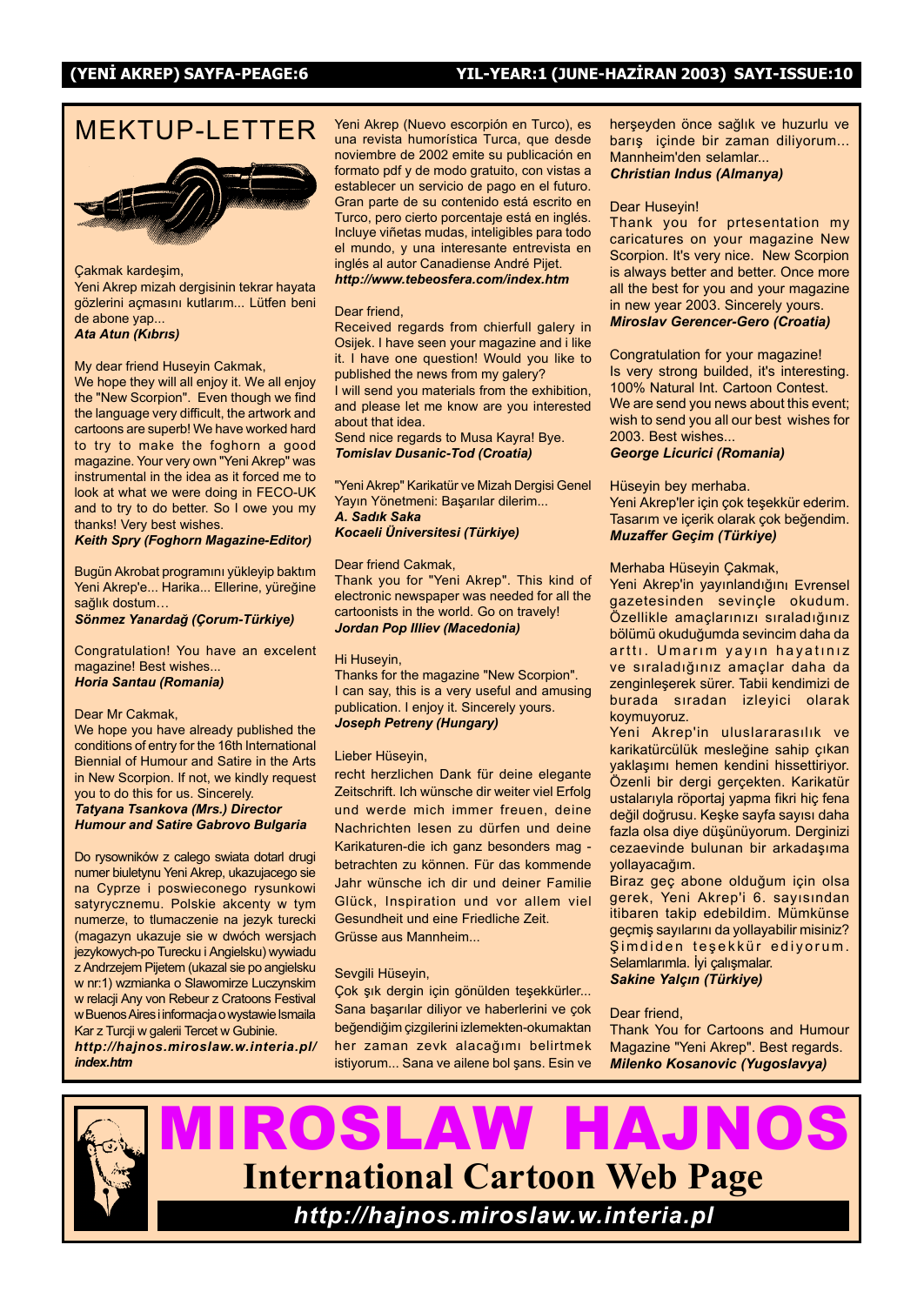#### (YENİ AKREP) SAYFA-PEAGE:5 YIL-YEAR:1 (JUNE-HAZİRAN 2003) SAYI-ISSUE:10

### DÜZENLENEN VE SONUÇLANAN KARIKATÜR YARIŞMALARI/SERGILERI THE RESULTS OF THE CARTOON COMPETITIONS/EXHIBITIONS

Not: "Yeni Akrep" karikatür ve mizah dergisine yarışma albümü göndermeyen organizatörlerin yarışma duyuruları ve sonuçları yayınlanmaz... The Term and producement of the antisement of gargetic yariginal as an americal generator generator. Yariginal organization of consigning and Karikatür variantlaminamine in the announcements and Karikatür variantlamine in the results of competitions of those organizers who do not send us their album of the contest, are not published in the "Yeni Akrep" magazine of cartoon and humour. The price of a full page announcement of the details of a cartoon contest is 300 dollars. Half page: 150 dollars...



Via Carlo Emanuele III, 15 12100 Cuneo (Italia)

#### 14th European Cartoon Contest 2003 Belgium

Theme:Freedom... 1st Prize: Jurij Kosobukin (Ukraina), 2nd Prize: Jurij Kosobukin (Ukraine), 3rd Prize: Wei Tie Sheng (China), European Community Prize: Kountouris Michael (Greece), FECO Prize: Bartlomiej Kuznicki (Poland)...



## 7-17 International Cartoon Competition Ankara-Turkey 2003

Grand Prize: Elif Teke (Turkey), Success Prizes: Zhang Qian Qian (China), Fahri Akdeniz (Turkey), Onur Altıntaş (Turkey), Yasır Buğra Eryılmaz (Turkey)...

#### International Malmöe Cartoon Contest Prize List (Sweden)

1. Prize: Julian Pena Pai (Romania), 2. Prize: Vladimir Kazanevsky (Ukraine), 3. Prize: Pyotr Kulinich (Russia), Special Prizes: Yurij Ochakovsky (Israel), Flavio Luiz Nogueira (Brasil), Luc Vernimmen (Belgium), Jitet Koestana (Indonesia), Eugeniusz Skorwider (Poland), Yurij Ochakovsky (Israel), Aleksandar Blatnik (Yugoslavia)